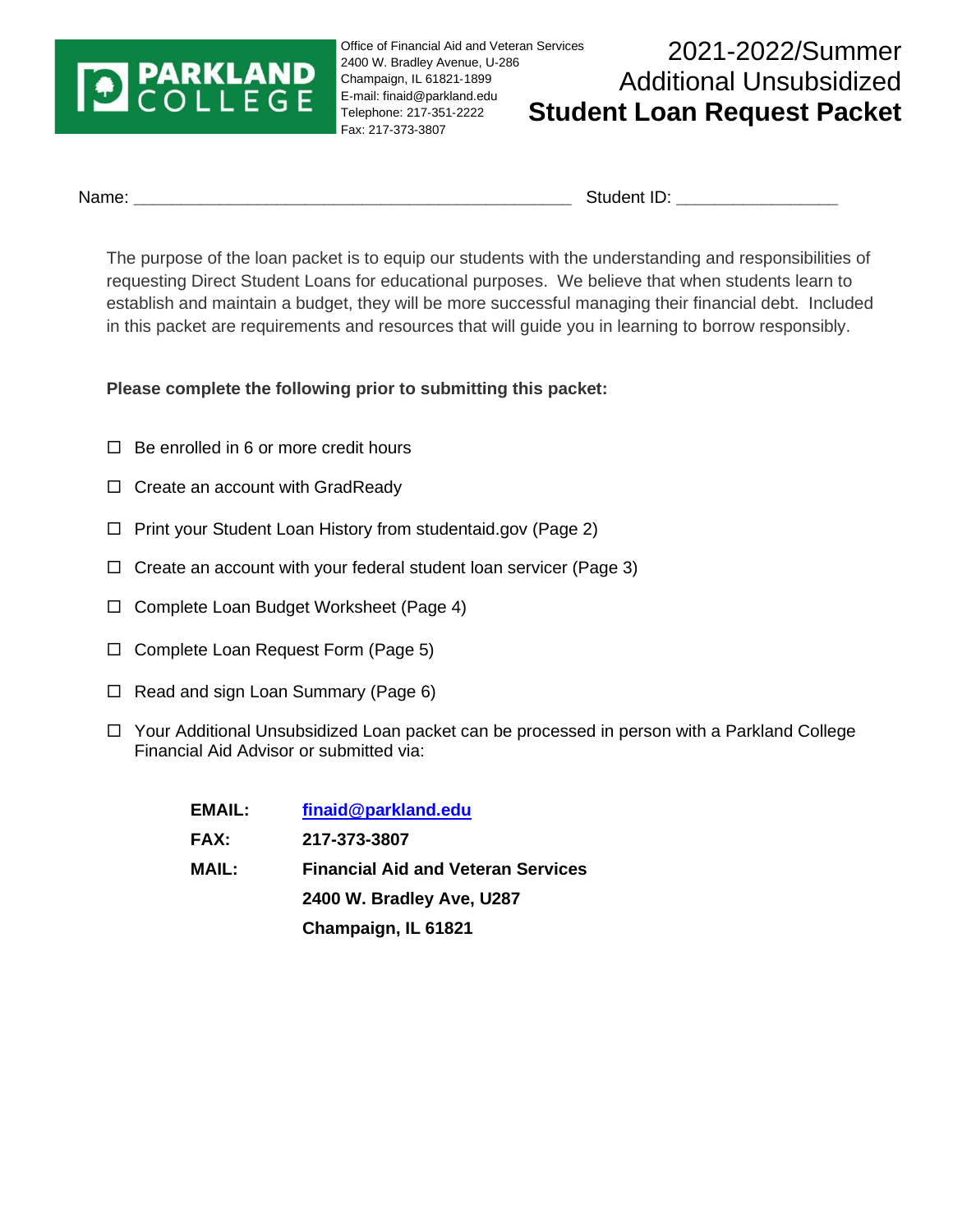### **Create an Account with GradReady:**



### **Obtain Your Student Loan History:**

Log on to [www.studentaid.gov](http://www.studentaid.gov/) using your FSA ID

StudentAid.gov is the U.S. Department of Education's (ED's) central database for student aid. It provides students with access to their Title IV loans and grants history.

- 1. Once logged in, hover over your name to generate the drop-down menu
- 2. Click on **MY AID** and go to the **LOAN** tab
- 3. If you have **no** loans, print this page and continue to Page 4
- 4. If you **have** student loans, click **VIEW BREAKDOWN**
- 5. At the bottom of the page, click on **VIEW LOAN DETAILS** and **PRINT** this page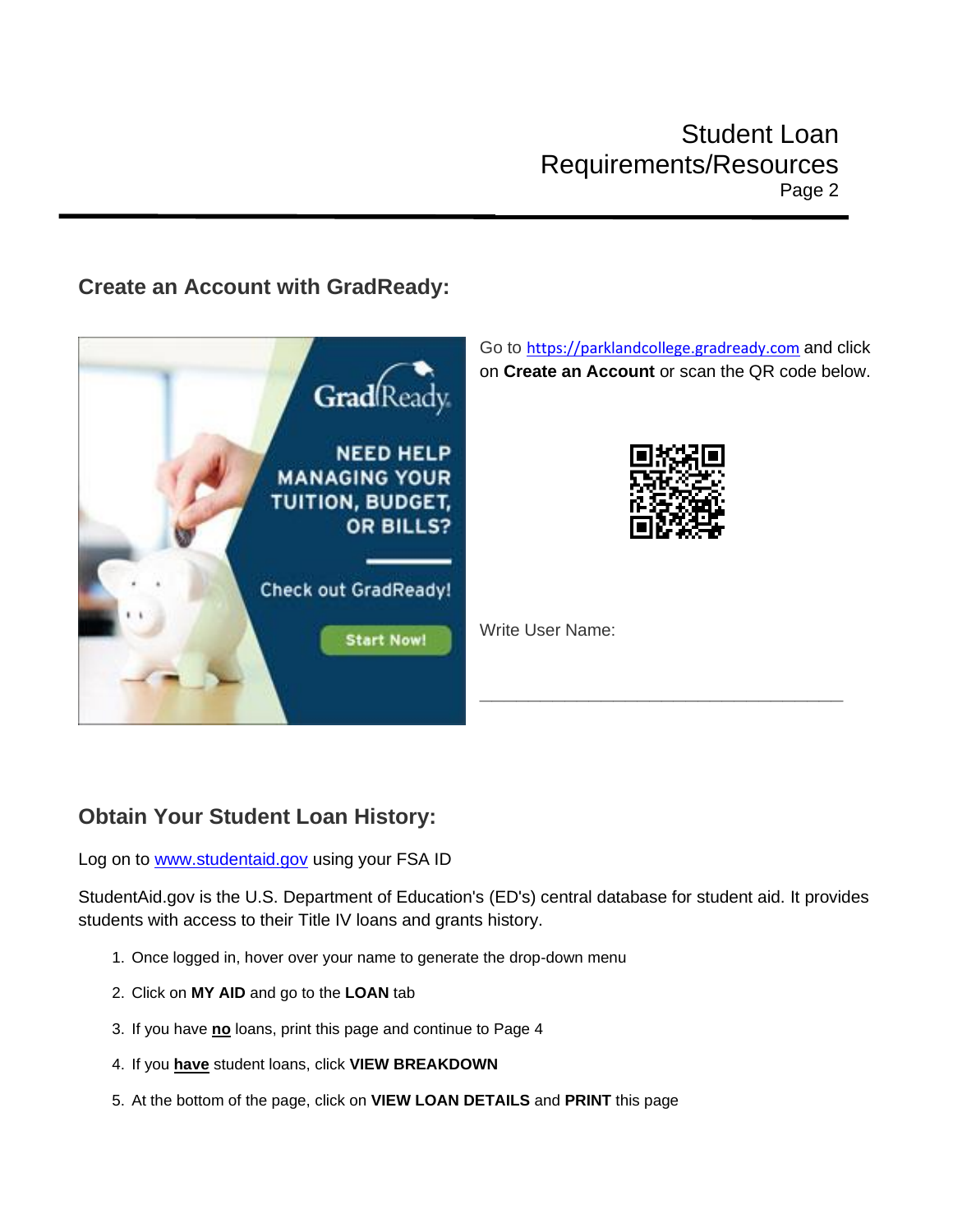## **Federal Student Loan Servicer**

Student loan servicers collect your student loan payments and keep track of whether you pay them on time. They also help borrowers choose or switch repayment plans, process requests for deferment or forbearance and certify for loan forgiveness programs. Your loan is assigned to a loan servicer by the U.S. Department of Education after your loan is first disbursed (paid out). *Please note: If this is the first time you have ever borrowed a student loan, you may not have been assigned a loan servicer yet.*

The following are loan servicers for federally held loans made through the William D Ford Federal Direct Loan (Direct Loan) Program and the Federal Family Education Loan (FFEL) Program:

| <b>Loan Servicer</b>                                  | <b>Phone Number</b> | Website                   |
|-------------------------------------------------------|---------------------|---------------------------|
| CornerStone                                           | 1-800-663-1662      | www.mycornerstoneloan.org |
| Granite State - GSMR                                  | 1-888-556-0022      | www.gsmr.org              |
| <b>Great Lakes Educational Loan</b><br>Services, Inc. | 1-800-236-4300      | www.mygreatlakes.org      |
| <b>HESC/Edfinancial</b>                               | 1-855-337-6884      | www.edfinancial.com/DL    |
| <b>MOHELA</b>                                         | 1-888-866-4352      | www.mohela.com            |
| <b>Navient</b>                                        | 1-800-722-1300      | www.navient.com           |
| <b>Nelnet</b>                                         | 1-888-486-4722      | www.nelnet.com            |
| <b>OSLA Servicing</b>                                 | 1-866-264-9762      | www.osla.org              |

- 1. Circle your student loan servicer(s) from the chart above. (You can find your loan servicer on your studentaid.gov printout).
- 2. Create an online account on your servicer's website (write in your user name below). When you create your account, be sure your contact information is correct.

User Name: \_\_\_\_\_\_\_\_\_\_\_\_\_\_\_\_\_\_\_\_\_\_\_\_\_\_\_\_\_\_\_\_\_\_\_\_\_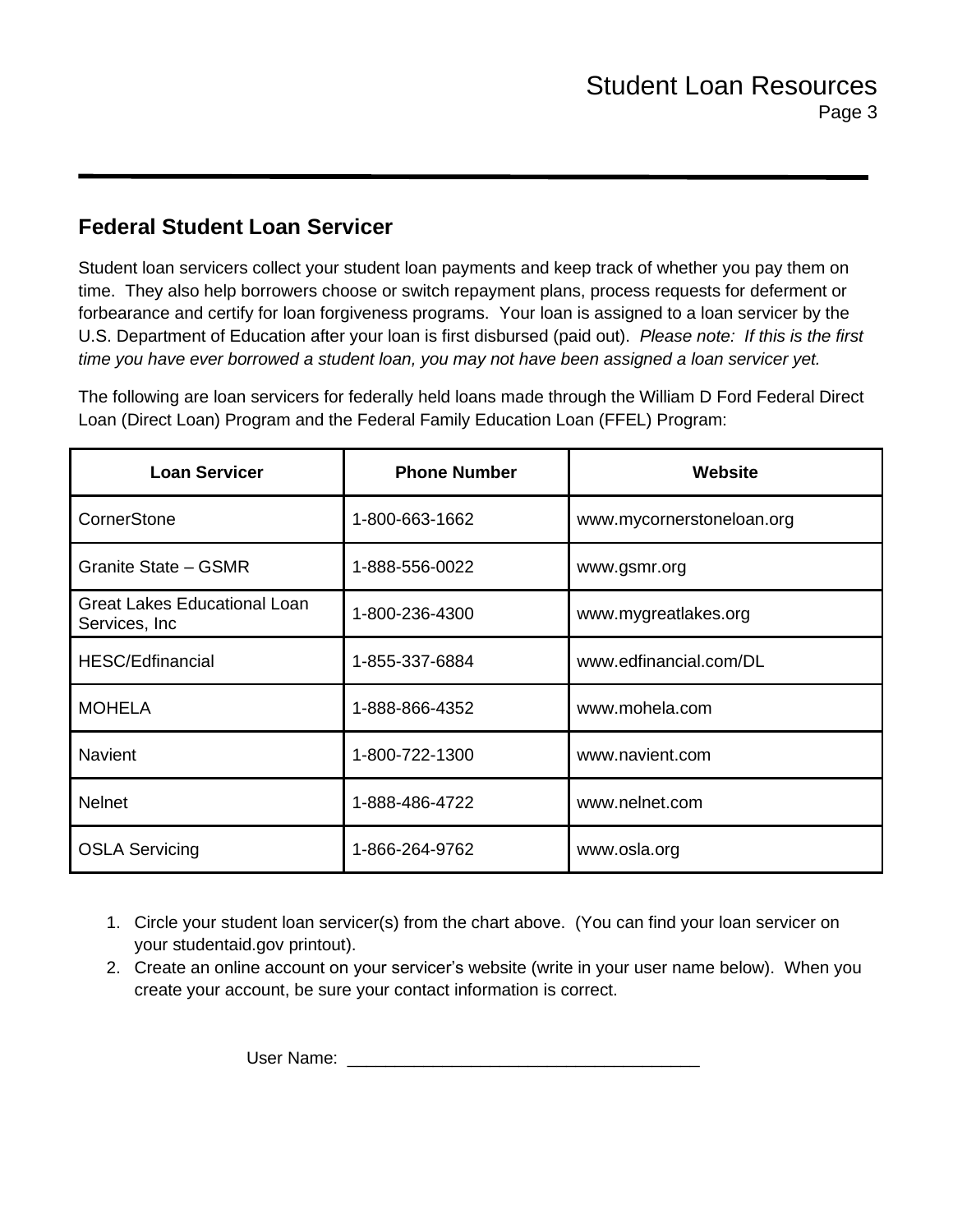This worksheet must be completed. Please list your academic expenses and funding resources for each semester you are requesting a student loan. This information will be used to assist you in establishing and maintaining a balanced budget.

When borrowing a student loan you are agreeing to the legal obligation to repay your educational debt. **It is very important that you borrow ONLY the amount needed.**

| <b>Academic Expenses*</b>           | Summer 2022 |
|-------------------------------------|-------------|
| <b>Tuition and Fees</b>             |             |
| <b>Books and Supplies</b>           |             |
| Other: Must be academic expenses.   |             |
|                                     |             |
| 2.                                  | ጥ           |
| 3.                                  | ጥ           |
| <b>TOTAL ACADEMIC EXPENSES   \$</b> |             |

| <b>Funding Sources*</b>         | Summer 2022 |
|---------------------------------|-------------|
| Pell Grant                      | \$          |
| IL Monetary Award Program (MAP) | \$          |
| <b>SEOG</b>                     |             |
| Scholarships/Sponsorships       | ጥ<br>Ф      |
| <b>Veteran Benefits</b>         |             |
| <b>Work Study</b>               | ጦ           |
| Loans                           |             |
| <b>TOTAL FUNDING SOURCES</b>    | \$          |

| <b>Unmet Need</b>                     | Summer 2022 |
|---------------------------------------|-------------|
| <b>Total Academic Expenses</b>        |             |
| <b>Subtract Total Funding Sources</b> |             |
| The difference is your unmet need     |             |

*\* Tuition/fees can be found by logging on to your my.parkland.edu account, then click Self-Service, Student Finance, Make Payment. Your award letter can be viewed by logging on to your my.parkland.edu, then click Self-Service, Financial Aid, Financial Aid, and selecting the term/year.*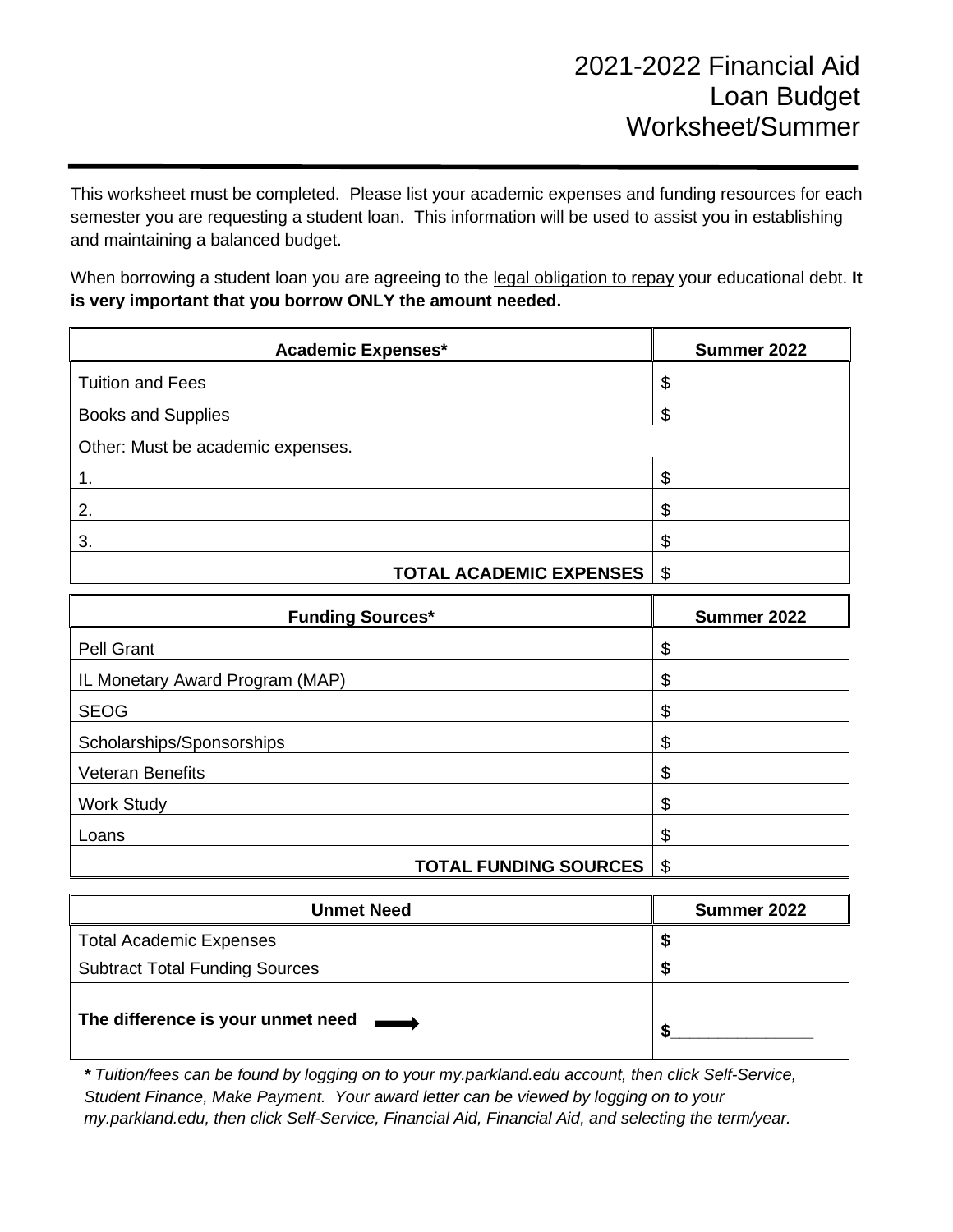|        | Name                                                                                                                                                                                                                                                            |      | Student ID                    |                                                         |           |
|--------|-----------------------------------------------------------------------------------------------------------------------------------------------------------------------------------------------------------------------------------------------------------------|------|-------------------------------|---------------------------------------------------------|-----------|
|        | Address                                                                                                                                                                                                                                                         | City | <b>State</b>                  | Zip Code                                                |           |
|        | <b>Telephone Number</b>                                                                                                                                                                                                                                         |      |                               | Will you be living with a parent? Check one. $\Box$ Yes | $\Box$ No |
| \$     | Loan Amount Requested                                                                                                                                                                                                                                           |      | (A DOLLAR AMOUNT IS REQUIRED) |                                                         |           |
|        | Check each box to acknowledge that you have read and understand each item:                                                                                                                                                                                      |      |                               |                                                         |           |
|        | $\Box$ Student loans are borrowed money that must be repaid.                                                                                                                                                                                                    |      |                               |                                                         |           |
| ⊔      | Student loans must be used for educational purposes only.                                                                                                                                                                                                       |      |                               |                                                         |           |
| $\Box$ | I understand I must have an eligible major and be enrolled in a minimum of 6 credit hours that will apply<br>towards my major.                                                                                                                                  |      |                               |                                                         |           |
|        | $\Box$ I realize that dropping or NOT attending my classes may affect my eligibility for student loans, and as a<br>result I would be responsible for any outstanding balance that is owed to Parkland College.                                                 |      |                               |                                                         |           |
| □      | Maximum eligibility is based upon enrollment, student budget, EFC, and annual/aggregate borrowing limits.                                                                                                                                                       |      |                               |                                                         |           |
| $\Box$ | I understand that I must meet the Satisfactory Academic Progress Policy. Students placed on Unsatisfactory<br>or Maximum Time due to not meeting Satisfactory Academic Progress requirements will be responsible for<br>the current or future semester balance. |      |                               |                                                         |           |
|        |                                                                                                                                                                                                                                                                 |      |                               |                                                         |           |

| Signature_            | <b>Date</b> |  |
|-----------------------|-------------|--|
|                       |             |  |
| FA Advisor Signature_ | Date        |  |